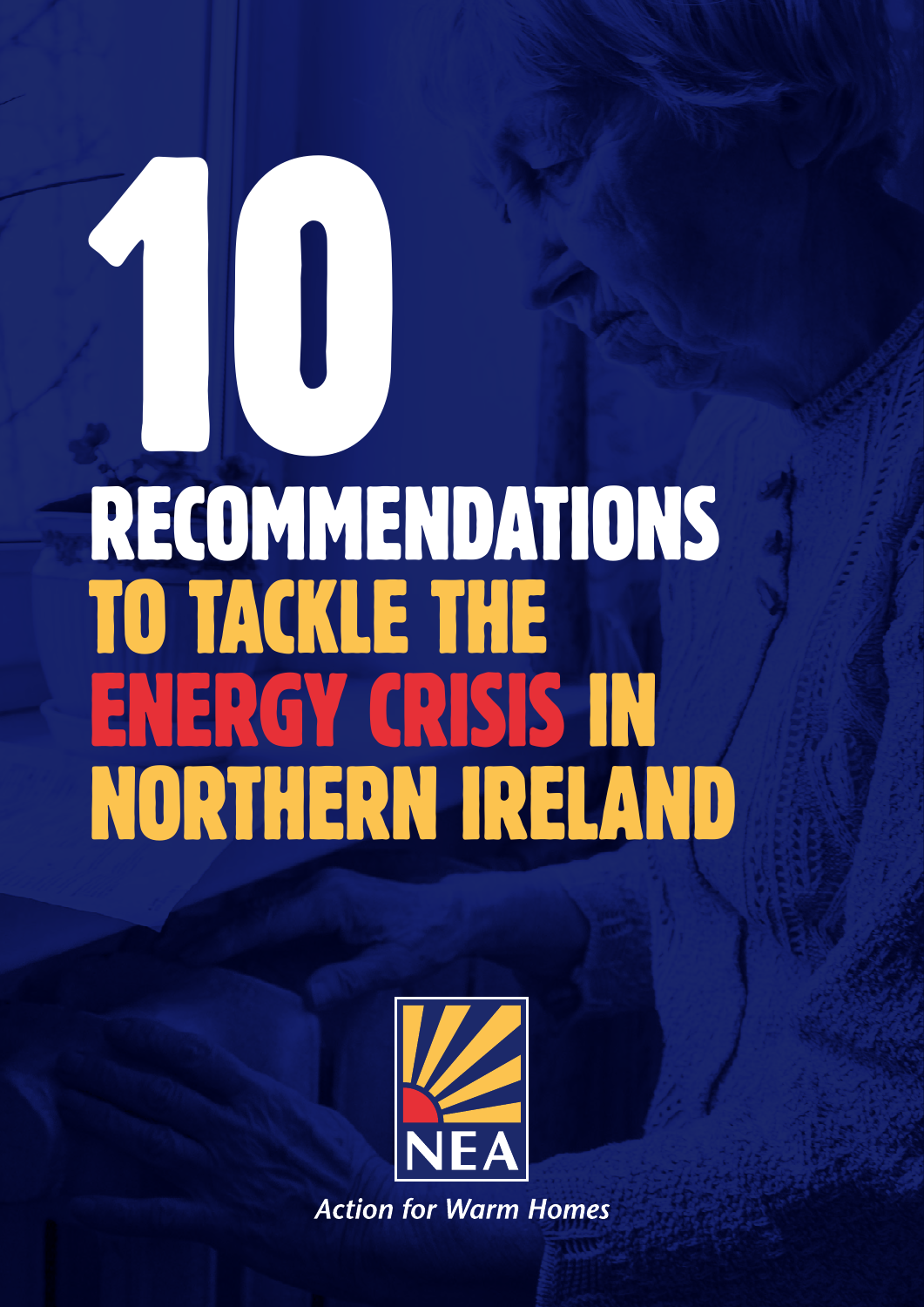Northern Ireland is in the midst of an Energy and Cost of Living Crisis. Between September 2021 and March 2022, the cost of 900 litres of Home Heating Oil has risen from £454.75 in December to £1181.53 in early March. During this same time Electricity and Gas prices have also jumped up by as much as 50%. Households now face average combined energy bills of over £2000 per year. Despite these challenges households in Northern Ireland have been faced with shouldering welfare cuts, stagnant wages, rising inflation and the impending increase in National Insurance, causing people to struggle more and more.

NEA therefore welcomed the launch of the Department for Communities' 'Emergency Fuel Payment Scheme' and the 'Energy Payment Support Scheme' as support for fuel poor households is needed now more than ever. However, we are hugely concerned that the extent of the cost-of-living crisis in Northern Ireland is so deeply damaging that the allocation of funding to these schemes alone falls significantly short of what is required to mitigate the worst impacts and prevent households from falling deeper into fuel poverty.

Over the last number of months, NEA has experienced a significant rise in the number of households seeking emergency support. Unfortunately, we expect this trend to continue as we believe as many as 40% of households might now be struggling due to the spiralling energy costs.

# 'Urgent action is needed to improve health outcomes and support the most vulnerable people who are at most risk of needless death and morbidity.'

- Fuel Poverty Coalition NI

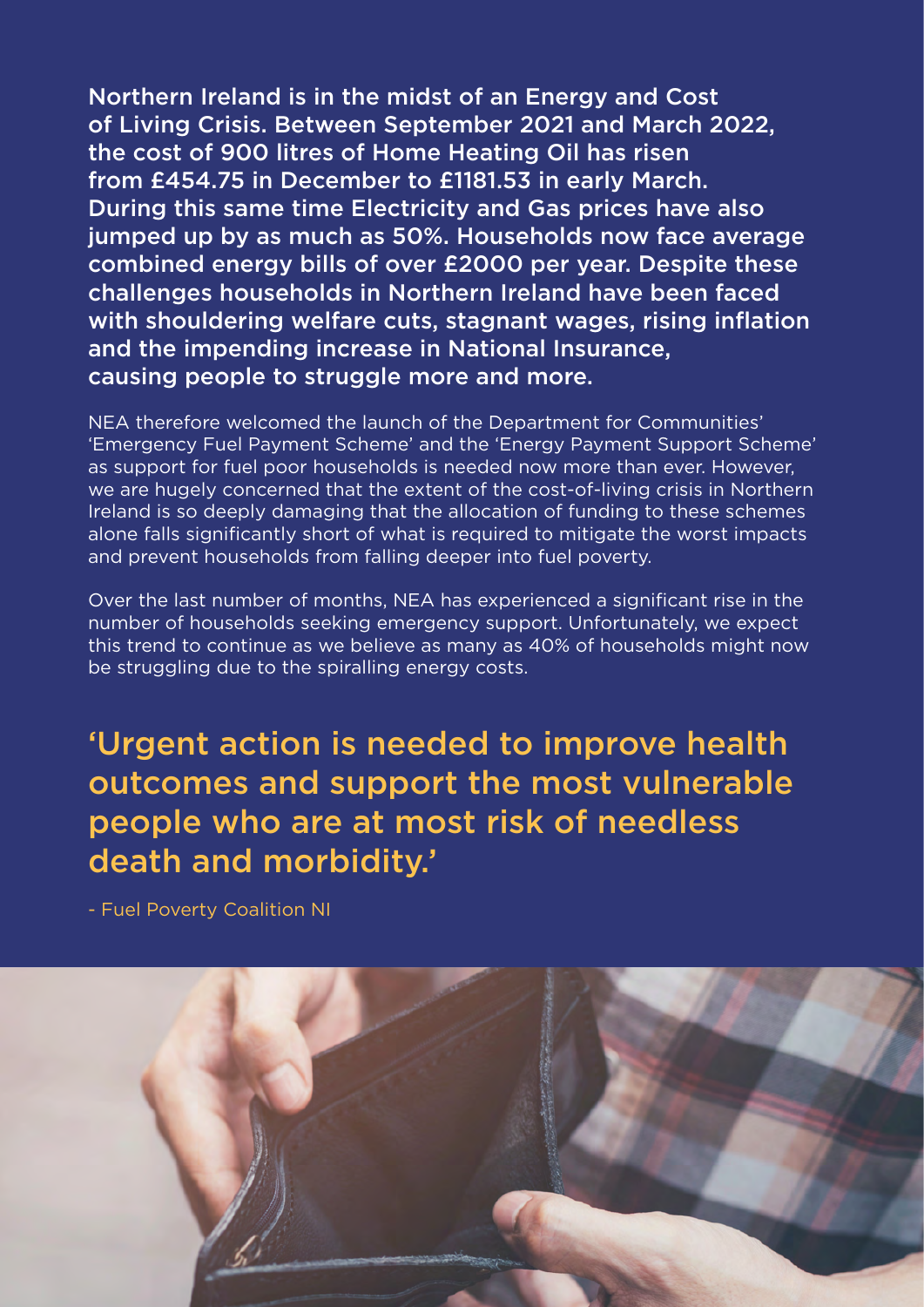Ahead of the upcoming Assembly Election, NEA are calling on politicians to commit to tackling the Energy Crisis head on. Below, we outline our key asks which we believe will assist in easing the pressures on vulnerable households in Northern Ireland, both in the short and longer term.

#### 1. Make a commitment to ensure money allocated to Northern Ireland through the Barnett formula is spent on measures to tackle the Energy Crisis.

In February 2022 the Chancellor announced a discount to energy bills across England, Scotland and Wales, and a Council Tax Energy Rebate in England. These initiatives will help ease the burden for many households in the UK. However, households in Northern Ireland are yet to see any widespread support. Consumers have had to weather price rises for several months meaning that they have been significantly disadvantaged when compared to the rest of the UK. The Chancellor's announcement means that Northern Ireland is set to receive £300 million through the Barnett Formula.

**NEA is calling on our local politicians to commit this funding to support householders during the Energy Crisis. Should further resource be allocated as a result of additional support measures in GB, then this too should be committed to tackling fuel poverty in Northern Ireland.**

#### 2. Commit to the delivery of a new and ambitious Fuel Poverty Strategy for Northern Ireland.

The existing Fuel Poverty Strategy for Northern Ireland is now over a decade old and can no longer be considered fit for purpose. Northern Ireland is the only region in the UK that doesn't have a fuel poverty target, and there is little in the way of strategic action to address our fuel poverty problem. Vulnerable households have been left in the cold for far too long and NEA think enough is enough. We are calling on our politicians to do all they can in their power to ensure this vital government strategy is progressed with all the urgency it requires.

The Northern Ireland Fuel Poverty Strategy must;

- Establish a practical fuel poverty target for Northern Ireland that seeks to improve the minimum energy efficiency rating of fuel poor homes to Band C, by the end of 2030.
- Set minimum energy efficiency standards in the domestic private rented sector (PRS). We believe that an EPC rating of Band C for properties within the PRS should be the considered target.

*"Northern Ireland needs a detailed and costed fuel poverty action-plan setting out how and when fuel poverty will be eradicated in Northern Ireland; and to provide continued support to households in severe fuel poverty to stay warm until fuel poverty is eradicated."*

*Pat Austin, Director of NEA NI*

#### 3. Establish a Fuel Poverty Taskforce with immediate effect.

A Fuel Poverty Taskforce will bring together industry leaders, policy experts, government and expert charitable organisations to work proactively on actions to mitigate the worst impacts of the Energy Crisis. The £2million Fuel Payment Scheme demonstrates what can be achieved when cross sectoral organisations collaborate. However, we believe a number of the problems associated with the scheme could have been further avoided if key stakeholders, including NEA, were consulted in the design process. Government, Industry, and the Advice Sector will all have an equal role to play in supporting people through the crisis. A Taskforce will help ensure a strategic and joined up approach.

#### 4. Embed the 7 key asks outlined by the Fuel Poverty Coalition NI in Government Policy to help eradicate Fuel Poverty in Northern Ireland.

In August 2021 the Fuel Poverty Coalition (FPC) published their [Manifesto for Warmth](https://fuelpovertyni.org/fpc-a-manifesto-for-warmth-2021/ ) in response to the Department for Economy's consultation on the new Northern Ireland Energy Strategy. This document outlines 7 key asks which will go a long way to helping tackle fuel poverty and ensure a 'just transition' to decarbonisation in Northern Ireland.

# 5. Consideration should be given to the Introduction of the Warm Home Discount scheme (or equivalent) in Northern Ireland.

The WHD provides for mandatory social price support to reduce energy bills for the most vulnerable. Qualifying households in GB receive a £150 discount on their electricity bill between October and March. Each year the scheme supports 2 million homes, helping more than 600,000 poorer pensioners<sup>1</sup>. Currently vulnerable households in Northern Ireland do not receive this support.